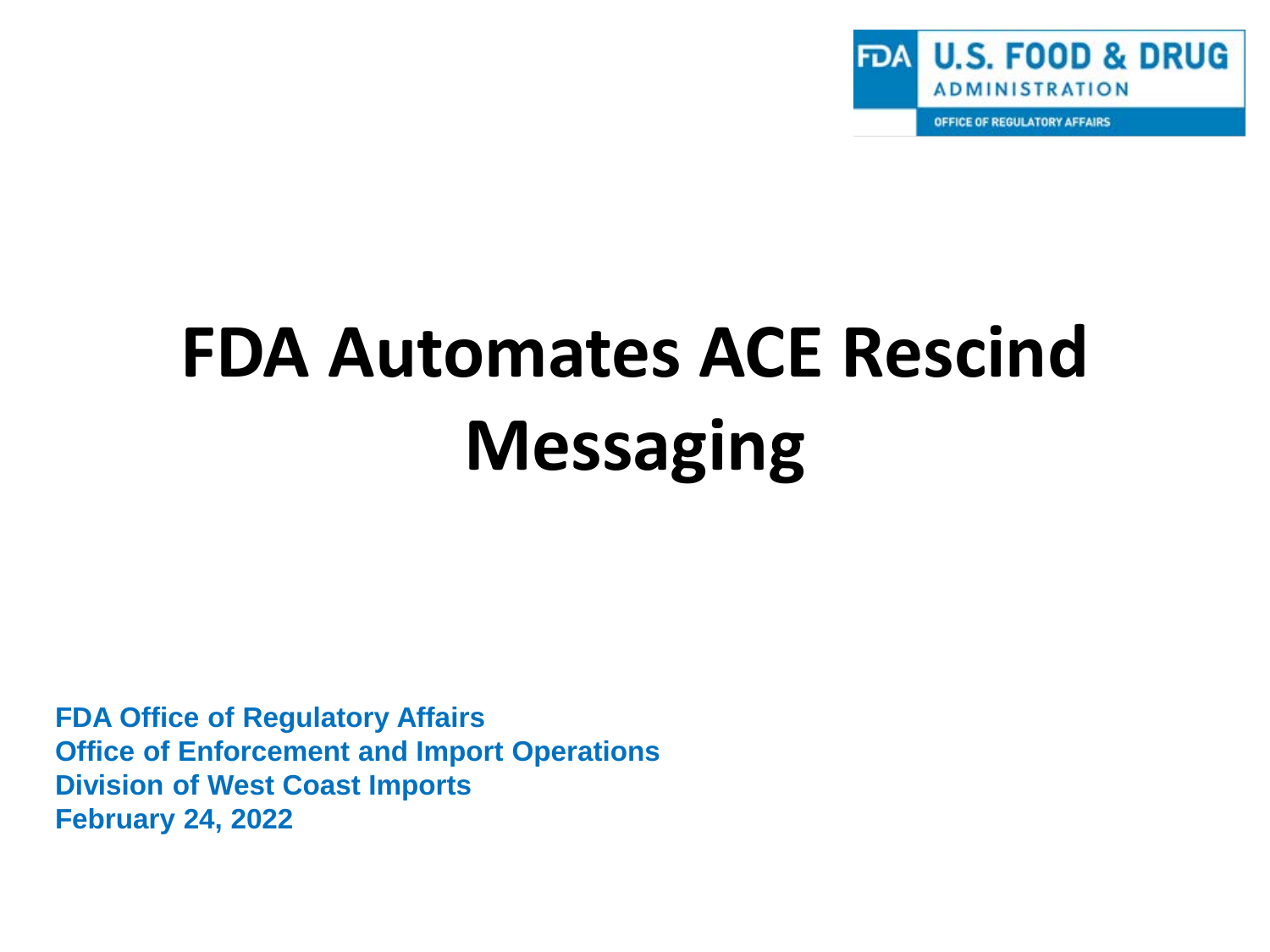

# **Objective**

#### To inform filers of a future ACE enhancement to automate FDA rescind messaging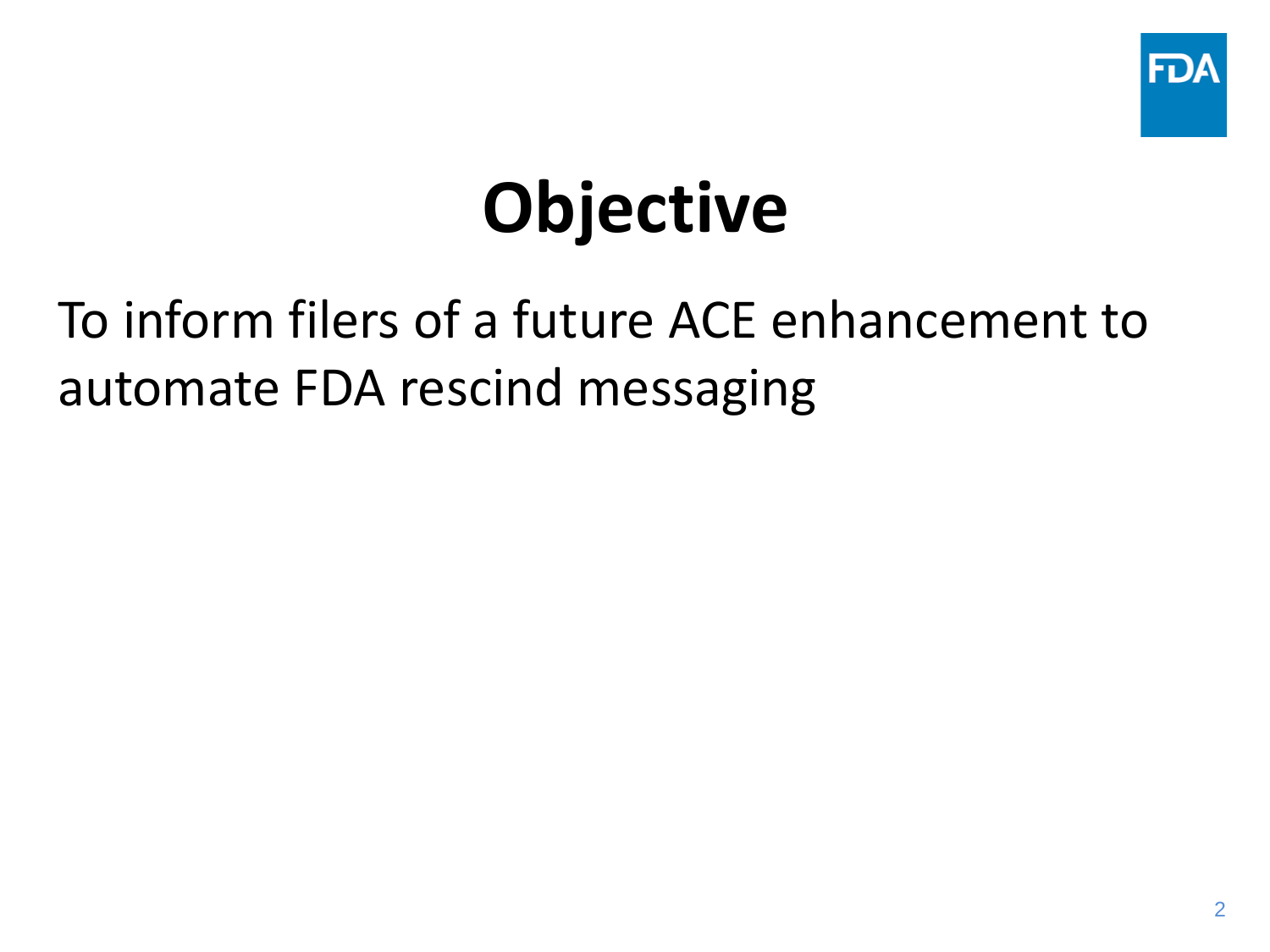

# **Background**

What is 'Rescind Messaging'?

Periodically there are some scenarios when FDA may rescind one of the final admissibility decision statuses below:

> **May Proceed Release Refusal**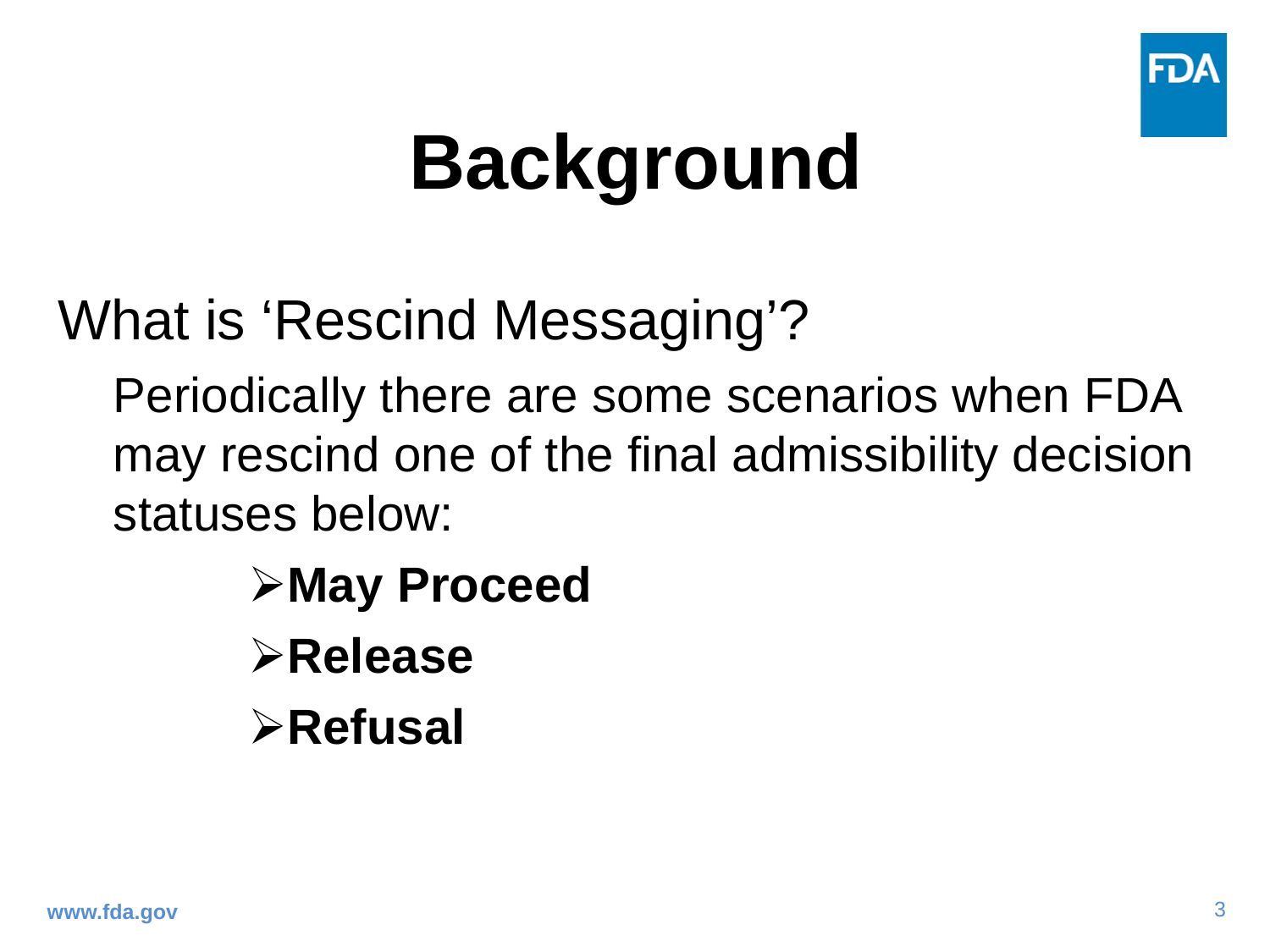

#### **Current Process**

- Once FDA takes a final action (i.e., May Proceed, Refusal, etc.) no additional messaging is sent to CBP.
- All subsequent actions are communicated outside of ACE and the ABI system (hard copy notice of action, email, etc.).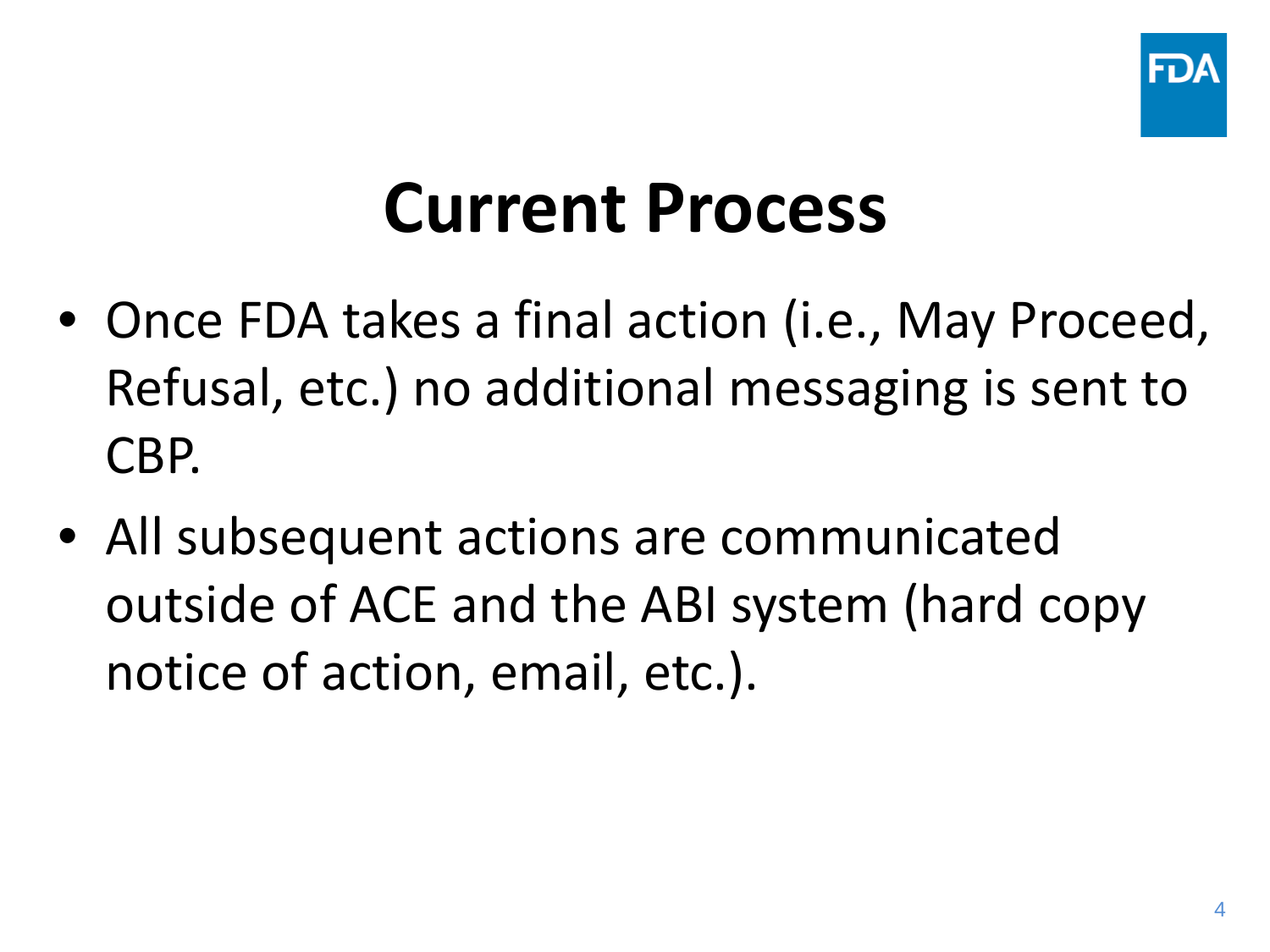

# **What is Changing?**

New electronic ACE messaging to inform filer(s) that an FDA line has rescinded and FDA final admissibility.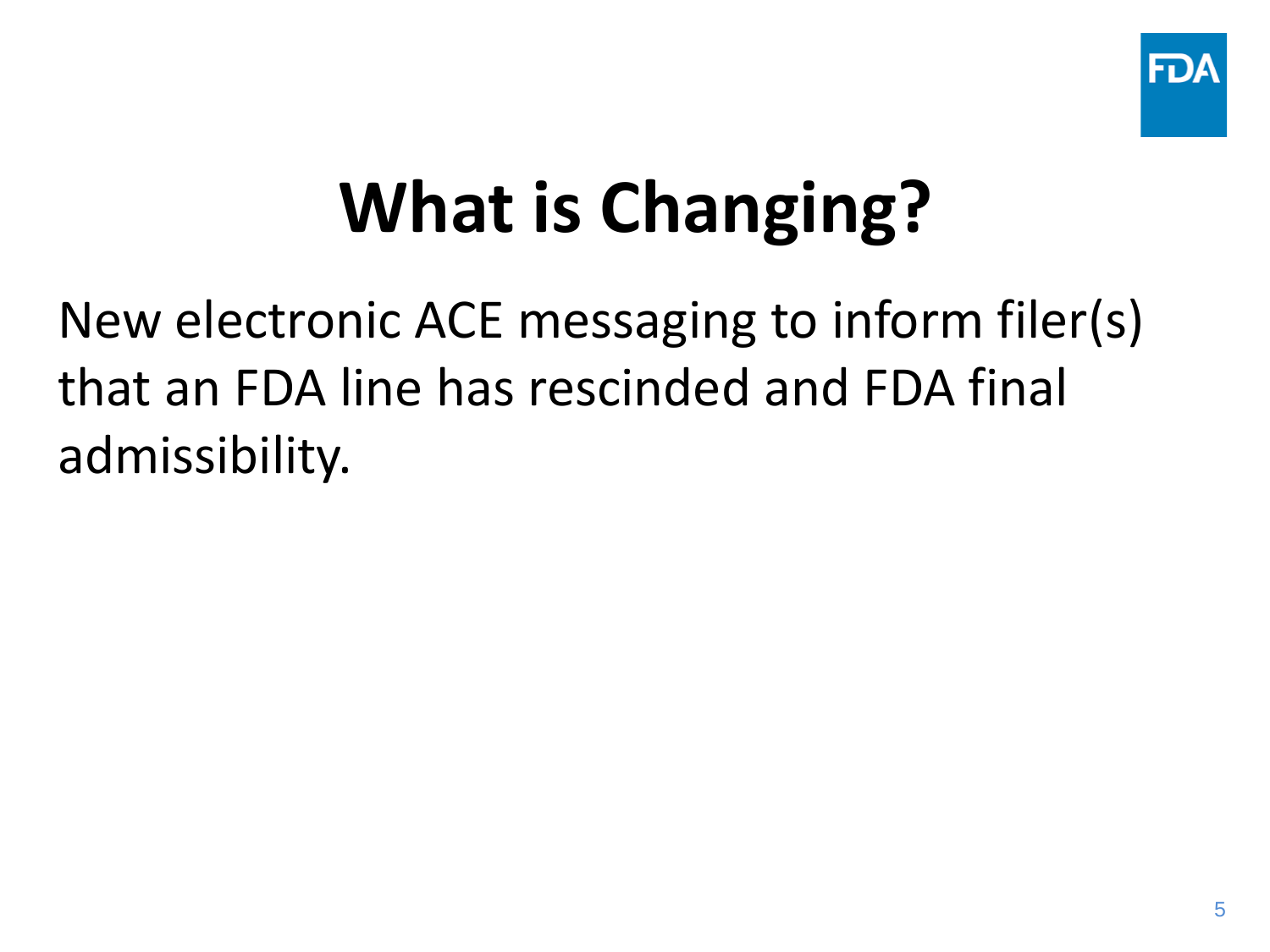

#### **Rescind Messaging Codes**

| <b>If FDA Sends</b>                                                         | <b>Later FDA Could Send</b>                                          |
|-----------------------------------------------------------------------------|----------------------------------------------------------------------|
| Status Code: '07' = May proceed                                             | Status Code: '02' - Hold Intact                                      |
| <b>Reason Code: '22' = GENERAL</b>                                          | Reason Code: ** 37 ** PGA Decision Rescinded- Do Not Distribute      |
|                                                                             | Product                                                              |
|                                                                             | SubReason Code: ** 198 ** May Proceed Rescinded - Hold for Further   |
|                                                                             | <b>Information from PGA</b>                                          |
| Status Code: '07' = May proceed                                             | Status Code: '02' - Hold Intact                                      |
| Reason Code: '23' = Released                                                | Reason Code: ** 37 ** PGA Decision Rescinded- Do Not Distribute      |
|                                                                             | Product                                                              |
|                                                                             | SubReason Code: ** 199 ** Release Rescinded - Hold for Further       |
|                                                                             | <b>Information from PGA</b>                                          |
| Status Code: '07' = May proceed                                             | Status Code: '02' - Hold Intact                                      |
| Reason Code: '24' = Released with Comment                                   | Reason Code: ** 37 ** PGA Decision Rescinded- Do Not Distribute      |
|                                                                             | Product                                                              |
|                                                                             | SubReason Code: ** 199 ** Release Rescinded - Hold for Further       |
|                                                                             | <b>Information from PGA</b>                                          |
| Status Code: '02' - Hold Intact                                             | Status Code: '02' - Hold Intact                                      |
| Reason Code: '11' = General or '40' Refused                                 | Reason Code: ** 37 ** PGA Decision Rescinded- Do Not Distribute      |
| SubReason Code: '102' = Refused                                             | Product                                                              |
|                                                                             | SubReason Code: ** 200 ** Refusal Rescinded - Product Still Detained |
| Status Code: '02' - Hold Intact                                             | Status Code: '02' - Hold Intact                                      |
| Reason Code: '11' = General '40' Refused                                    | Reason Code: ** 37 ** PGA Decision Rescinded- Do Not Distribute      |
| SubReason Code: '103' = Partial Release and Refuse                          | Product                                                              |
|                                                                             | SubReason Code: ** 200 ** Refusal Rescinded - Product Still Detained |
| Status Code: '02' - Hold Intact                                             | Status Code: '02' - Hold Intact                                      |
| Reason Code: '40' = Refused                                                 | Reason Code: ** 37 ** PGA Decision Rescinded- Do Not Distribute      |
| SubReason Code: '182' = Refused-Inform Before Export or Destruction         | Product                                                              |
|                                                                             | SubReason Code: ** 200 ** Refusal Rescinded - Product Still Detained |
| Status Code: '02' - Hold Intact                                             | Status Code: '02' - Hold Intact                                      |
| Reason Code: '40' = Refused                                                 | Reason Code: ** 37 ** PGA Decision Rescinded- Do Not Distribute      |
| SubReason Code: '192' = Refused-Inform After Export or Destruction          | Product                                                              |
|                                                                             | SubReason Code: ** 200 ** Refusal Rescinded - Product Still Detained |
| <b>Status Code: '02' - Hold Intact</b>                                      | Status Code: '02' - Hold Intact                                      |
| Reason Code: '40' = Refused                                                 | Reason Code: ** 37 ** PGA Decision Rescinded- Do Not Distribute      |
| SubReason Code: '184' = Partial Refusal-Inform Before Export or Destruction | Product                                                              |
|                                                                             | SubReason Code: ** 200 ** Refusal Rescinded - Product Still Detained |
| <b>Status Code: '02' - Hold Intact</b>                                      | Status Code: '02' - Hold Intact                                      |
| Reason Code: '40' = Refused                                                 | Reason Code: ** 37 ** PGA Decision Rescinded- Do Not Distribute      |
| SubReason Code: '185' = Partial Refusal-Inform After Export or Destruction  | Product                                                              |
|                                                                             | SubReason Code: ** 200 ** Refusal Rescinded - Product Still Detained |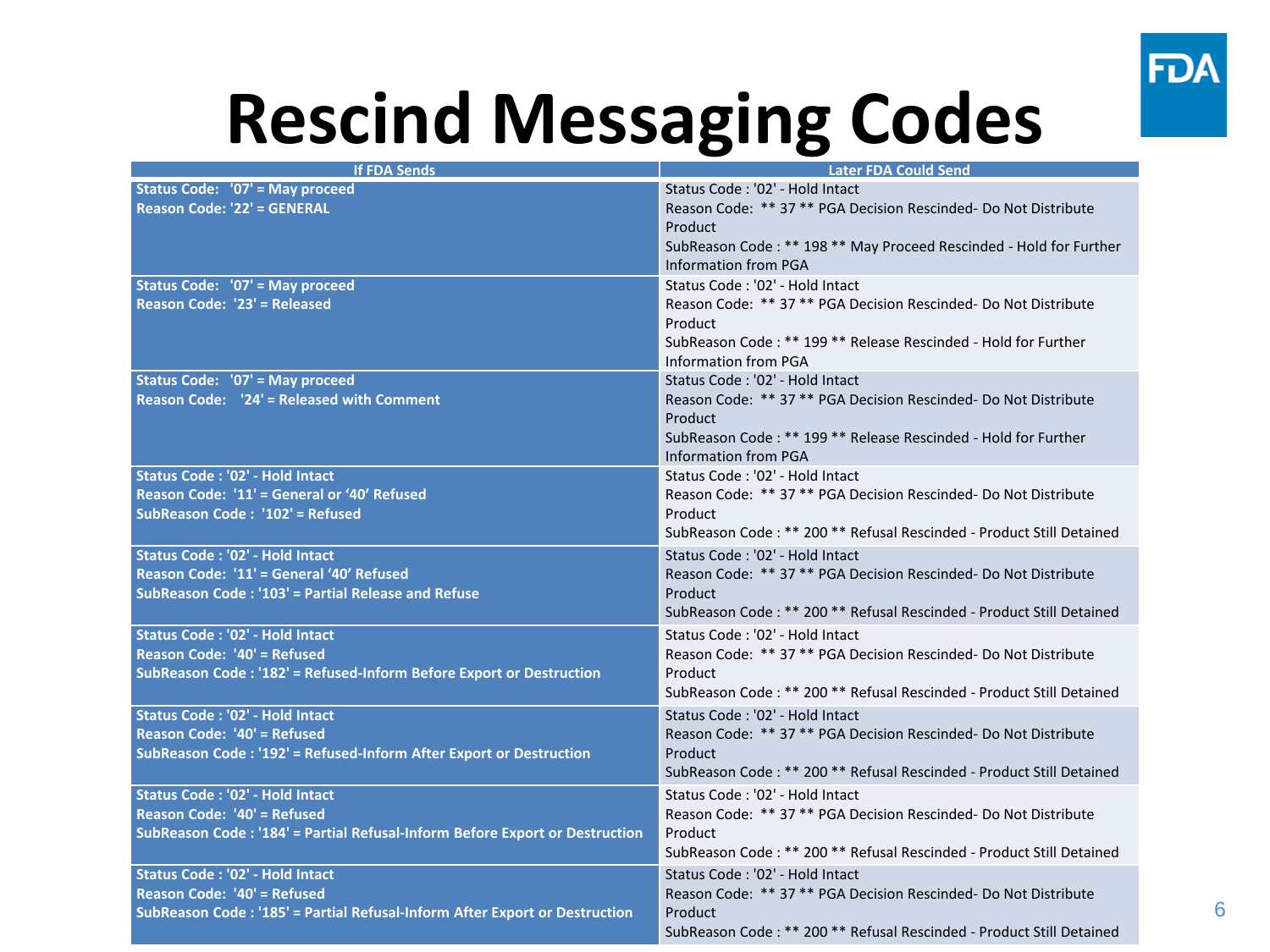

### **What this means for you?**

- $\checkmark$  Electronic Communication
- $\checkmark$  Notice of FDA Action
- $\sqrt{1}$ USG Release Message
- $\checkmark$  Eliminates contradictions between ACE, the Notice of Action, and FDA's import systems

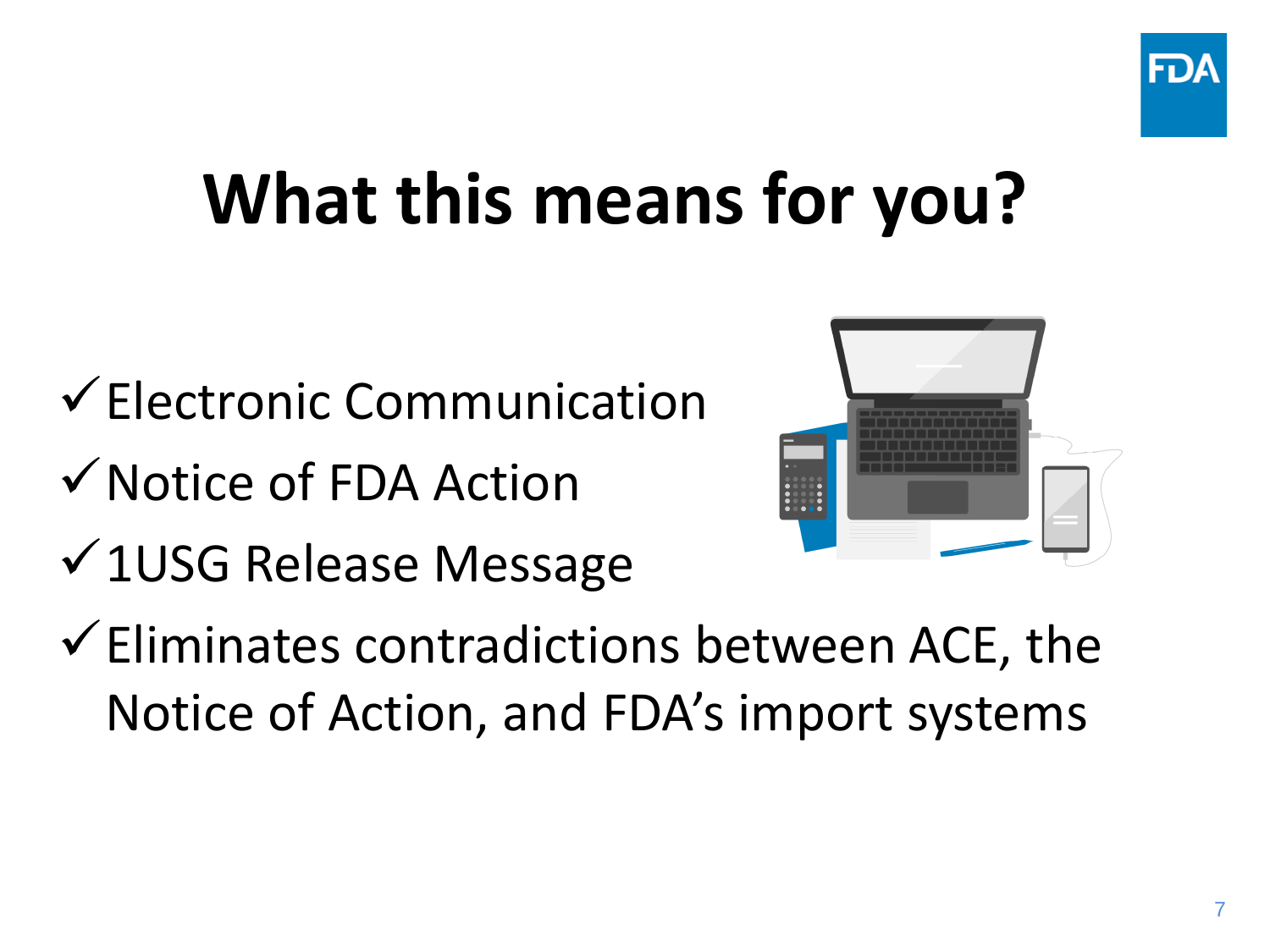

#### **Reference**

• [CSMS #50412777](https://content.govdelivery.com/bulletins/gd/USDHSCBP-3013ce9?wgt_ref=USDHSCBP_WIDGET_2) - FDA to Automate Electronic Messaging for Rescind Activities on 01/22/2022